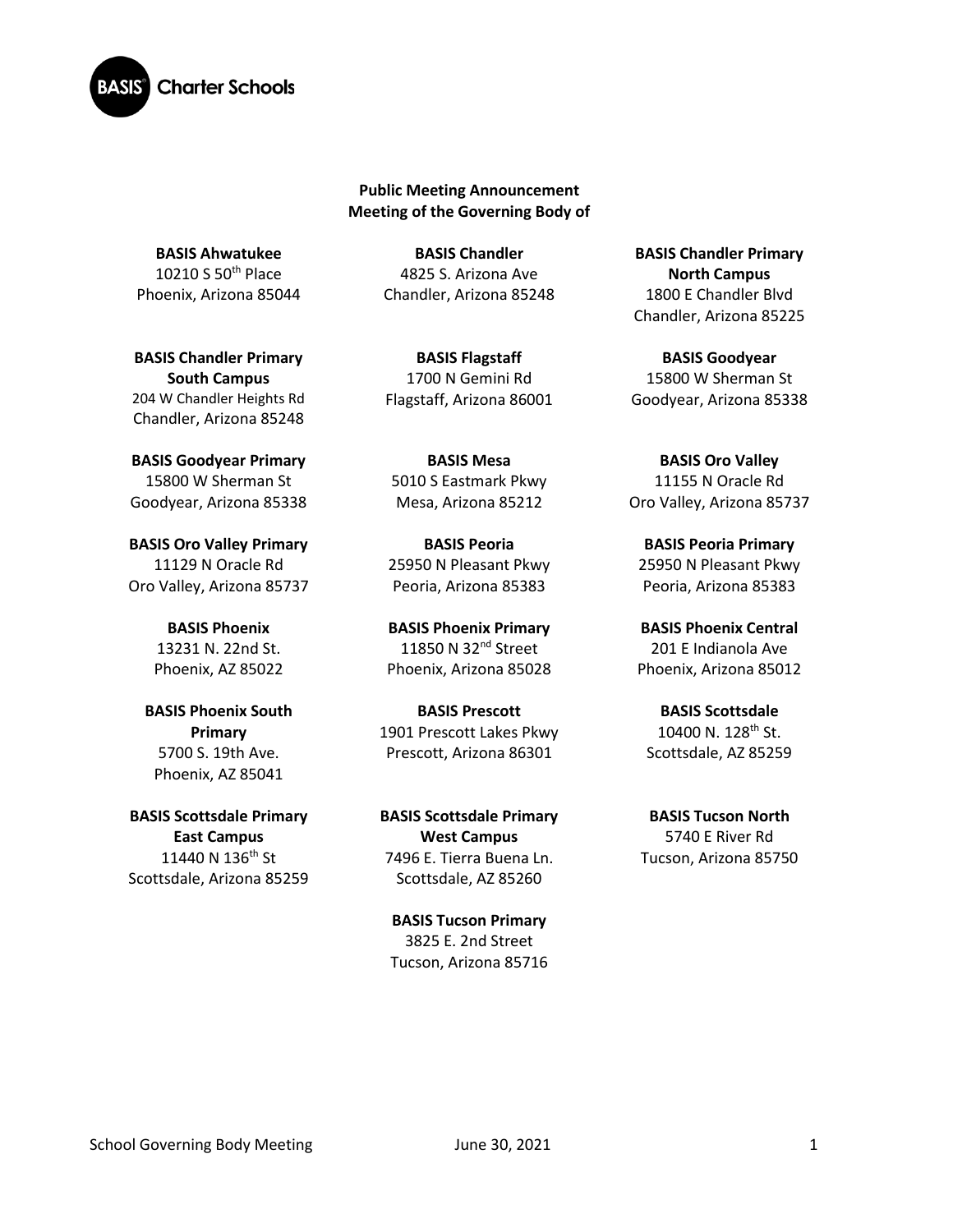

**June 30, 2021 3:30 pm**

**Location** Microsoft Teams meeting **Join on your computer or mobile app [Click here to join the meeting](https://teams.microsoft.com/l/meetup-join/19%3ameeting_Y2QxNmEzZmMtNWU5My00MzBkLTliY2ItYTIzMDMxNDI5ODRj%40thread.v2/0?context=%7b%22Tid%22%3a%22e5f3479c-502f-4e92-b060-0c0c560d6271%22%2c%22Oid%22%3a%22575e4f74-824e-48e9-9805-77af91568d41%22%7d) Or call in (audio only)** [+1 480-645-9056,,226883976#](tel:+14806459056,,226883976# ) United States, Phoenix [\(888\) 313-1543,,226883976#](tel:8883131543,,226883976# ) United States (Toll-free) Phone Conference ID: 226 883 976#

Members of the public may attend the meeting telephonically by dialing into the number provided. Copies of materials may be requested in advance of the meeting by email at [info@basisschools.org](mailto:info@basisschools.org)

## **Agenda**

- 1. Call to Order
- 2. Call to the Public
- 3. Review and possible action to approve the Minutes of the **May 14, 2021** meeting of the BASIS Ahwatukee, BASIS Chandler, BASIS Chandler Primary North Campus, BASIS Chandler Primary South Campus, BASIS Goodyear, BASIS Goodyear Primary, BASIS Flagstaff, BASIS Mesa, BASIS Oro Valley, BASIS Oro Valley Primary, BASIS Peoria, BASIS Peoria Primary, BASIS Phoenix, BASIS Phoenix Central, BASIS Phoenix Primary, BASIS Phoenix South Primary, BASIS Prescott, BASIS Scottsdale, BASIS Scottsdale Primary – East Campus, BASIS Scottsdale Primary – West Campus, BASIS Tucson Primary, and BASIS Tucson North School Governing Bodies.
- 4. Review, discussion, and possible action to approve **Resolution SGB21-53** to adopt the Proposed FY2022 Budget for BASIS Ahwatukee.
- 5. Review, discussion, and possible action to approve **Resolution SGB21-54** to adopt the Proposed FY2022 Budget for BASIS Chandler.
- 6. Review, discussion, and possible action to approve **Resolution SGB21-55** to adopt the Proposed FY2022 Budget for BASIS Chandler Primary North Campus.
- 7. Review, discussion, and possible action to approve **Resolution SGB21-56** to adopt the Proposed FY2022 Budget for BASIS Chandler Primary South Campus.
- 8. Review, discussion, and possible action to approve **Resolution SGB21-57** to adopt the Proposed FY2022 Budget for BASIS Flagstaff.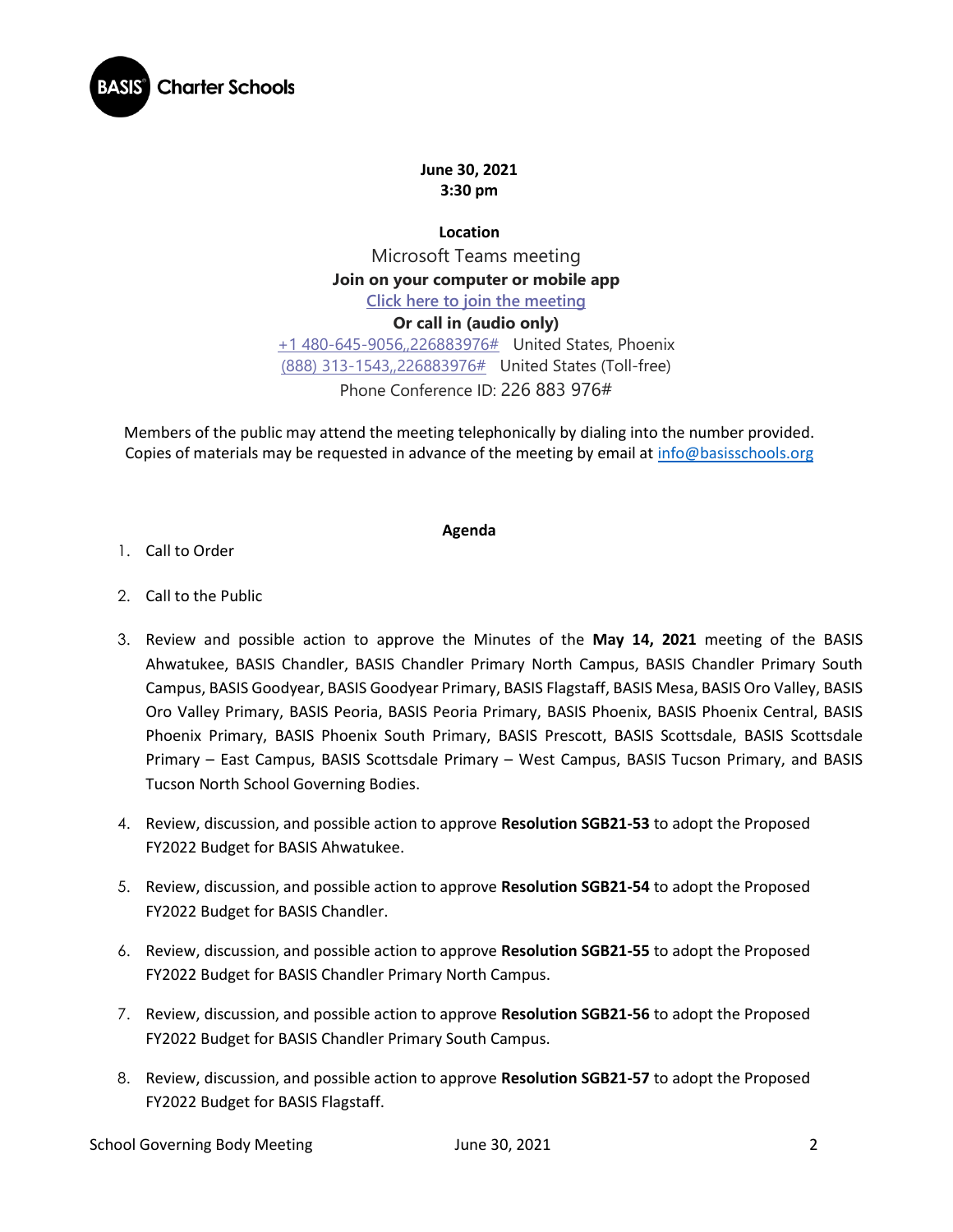## **BASIS** Charter Schools

- 9. Review, discussion, and possible action to approve **Resolution SGB21-58** to adopt the Proposed FY2022 Budget for BASIS Goodyear.
- 10. Review, discussion, and possible action to approve **Resolution SGB21-59** to adopt the Proposed FY2022 Budget for BASIS Goodyear Primary.
- 11. Review, discussion, and possible action to approve **Resolution SGB21-60** to adopt the Proposed FY2022 Budget for BASIS Mesa.
- 12. Review, discussion, and possible action to approve **Resolution SGB21-61** to adopt the Proposed FY2022 Budget for BASIS Oro Valley.
- 13. Review, discussion, and possible action to approve **Resolution SGB21-62** to adopt the Proposed FY2022 Budget for BASIS Oro Valley Primary.
- 14. Review, discussion, and possible action to approve **Resolution SGB21-63** to adopt the Proposed FY2022 Budget for BASIS Peoria.
- 15. Review, discussion, and possible action to approve **Resolution SGB21-64** to adopt the Proposed FY2022 Budget for BASIS Peoria Primary.
- 16. Review, discussion, and possible action to approve **Resolution SGB21-65** to adopt the Proposed FY2022 Budget for BASIS Phoenix.
- 17. Review, discussion, and possible action to approve **Resolution SGB21-66** to adopt the Proposed FY2022 Budget for BASIS Phoenix Central.
- 18. Review, discussion, and possible action to approve **Resolution SGB21-67** to adopt the Proposed FY2022 Budget for BASIS Phoenix Primary.
- 19. Review, discussion, and possible action to approve **Resolution SGB21-68** to adopt the Proposed FY2022 Budget for BASIS Phoenix South Primary.
- 20. Review, discussion, and possible action to approve **Resolution SGB21-69** to adopt the Proposed FY2022 Budget for BASIS Prescott.
- 21. Review, discussion, and possible action to approve **Resolution SGB21-70** to adopt the Proposed FY2022 Budget for BASIS Scottsdale.
- 22. Review, discussion, and possible action to approve **Resolution SGB21-71** to adopt the Proposed FY2022 Budget for BASIS Scottsdale Primary – East Campus.
- 23. Review, discussion, and possible action to approve **Resolution SGB21-72** to adopt the Proposed FY2022 Budget for BASIS Scottsdale Primary – West Campus.